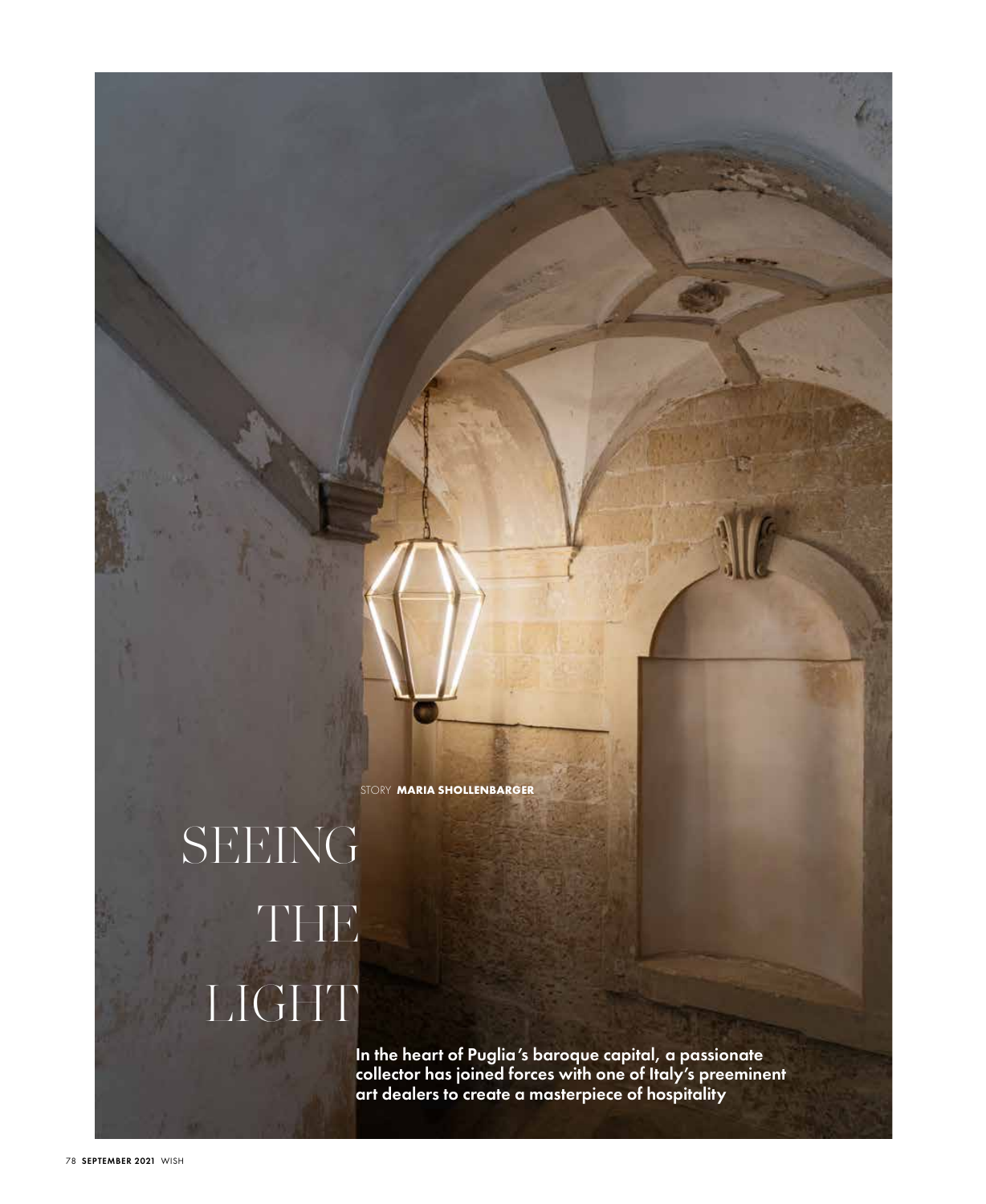





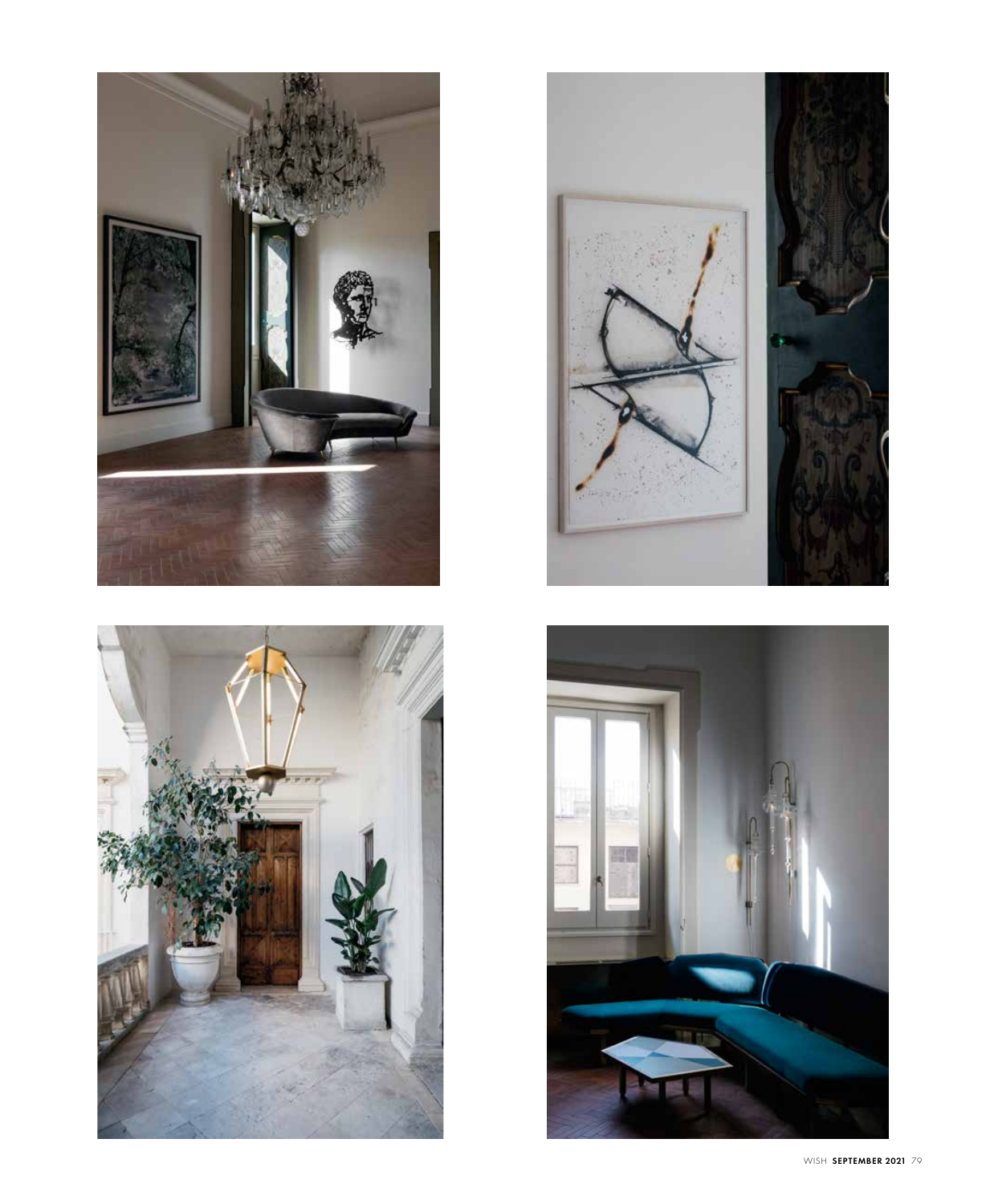ity of art, city of light: it's safe to say that Lecce probably qualifies as both. The jewel in Puglia's south, all extravagant palaces and church facades replete with

wedding-cake details, wears the hot Mediterranean sun beautifully: its wide squares of pietra Leccese glow subtly at dawn, blaze creamy-white at midday, fade to delicate blush with the arrival of the *ora di aperitivo*.

Anna Maria Enselmi is no stranger to this beauty. A Milanese collector of important 20th century furniture and a contemporary-art enthusiast, she has long owned a house in Castro Marina, not far from the city. One day in 2016, at lunch with friends who knew all about her passion for real estate (almost equal, it turns out, to her passion for design), someone let slip about a place up for sale: a magnificent, if slightly run-down, palace with 16th century foundations, spread over almost an entire block on one of Lecce's most important thoroughfares – its original east-west oriented roman *decumanus* – just a few hundred metres from the Duomo. Intrigued, Enselmi went for a viewing. "That day – and I recall perfectly, it was August 29 – it really was love at first sight. I was absolutely fascinated by it," she told me of the Palazzo dei Conti di Lecce, which she purchased shortly thereafter.

It was the vastness of the palace, for one thing – the amplitude of spaces, from the soaring ceilings of the rooms on the *piano nobile* to the breadth of the attic, which gives onto a rambling, 300sq m terrace with sigh-provoking views of the city's ancient roman amphitheatre. Another was the opportunity the palazzo presented, within the walls of a city that had emerged as a locus of sophisticated culture and hospitality. And then there was that light. "Between it and the space," Enselmi says, "it struck me as the perfect place for the pieces I'd been collecting for so long" – most of which had been consigned for years to storage in a Milan warehouse.

The house was rechristened Palazzo Luce; and last May, after a long renovation, it quietly opened as a seven-suite private villa, available to let – a repository of world-class works of contemporary art and 20th century design, in dynamic dialogue with each other and the palazzo's historic spaces.

The four-year restoration project involved two architecture teams, scads of interior restorers, landscape designers, a famous designer of tents and pavilions, and one tiny but extremely commanding art dealer, who has become Enselmi's trusted collaborator as well as a mentor of sorts. Lia Rumma, who has eponymous galleries in Naples and Milan, was a seminal figure in the global contemporary art scene throughout the latter 20th century; it is in great part thanks to her that Italian artists such as Michelangelo Pistoletto, Gino de Domenicis, and Alberto Burri achieved the critical renown they did in the '70s and '80s –and later, that the likes of Thomas Ruff, Andreas Gursky, Anselm Kiefer and Marina Abramovic rose to global fame.

"I felt strong and very competent on design," says Enselmi, who for a decade and a half had collaborated with prominent furniture dealers, among them Nina Yashar (of Nilufar Gallery) and Rossella Colombari, and whose collection includes spectacular original pieces by Gio Ponti, Ettore Sotsass and Osvaldo Borsani, among others. "But contemporary art was still new to me. And there were a few links missing, and the project wanted to be coherent in every last detail." Meeting Rumma, she says, was decisive. "She came, she visited the entire palazzo, every space; then told me to have a long think about which artists I saw in them, and why." After a week, says Enselmi, she presented her list (she laughingly refers to it as her "homework", a nod to Rumma's formidable influence), and they set about their curation.

"There's a genuine empathy there," says Enselmi of the relationship, which has evolved into a sort of shared artistic directorship of the palazzo. "Watching her really consider the spaces, the relationships between the various works, and have her explain it all to me – I consider that a unique privilege. I've learned about the contemporary art market, but I've equally valued learning how very much goes into those interactions and dialogues. Nothing is anywhere just by chance, ever."

Rumma was on site for part of my visit last spring, overseeing the hanging of monumental photographs by Thomas Ruff and the installation of a chromatic wall sculpture by Giuliano dal Molin in the Palazzo's enormous main *salotto* – once, in another era, its music room. She led me on a brief tour; while I admired the handmade, Gio Ponti-inspired tile floors of the attic suites – commissioned by Giuliano Dell'Uva, one of Palazzo Luce's principal architects—and a large-format photo titled *Acqua Micans* by Marzia Migliora, I asked Rumma about her process. She responded by quoting De Domenicis, the sometime *enfant terrible* who she helped make a star of post-war Italian art: "'It's not I who decides or declares where each work belongs,' is what he used to say," she told me. "He [always] said: it's the art that tells us." Every work, she maintains, has a life of its own.

It follows, then, that to let the works (of design and art) speak for themselves while also creating room after room, space after space – indoor and outdoor – where the narrative is both formally coherent and sensually pleasing is no small feat. Walk along the endless corridors of the palazzo's first floor, though, and you understand quickly that this is what Rumma and Enselmi have achieved. In that *salotto grande*, the sorbet pastels of a work from Ruff's *jpeg* series are an ice-toned response to the warmer views of Lecce, visible through 3m-tall French doors painted soft green with gilt detailing. Four massive, laser-cut steel portraits by William Kentridge hang facing each other on opposing walls, while the sculpture by Dal Molin – groupings of long, painted wood staffs, mounted horizontally on a perpendicular wall – glow and fade in the changing light. In the adjacent library, sofas by the London-based Italian designer Martino Gamper and Brigitte Niedermair – better known for her fine-art photography – are arranged around a 1940s Seguso glass coffee table in front of a large 18th century marble fireplace.

Gio Ponti figures prominently across the project, not just in terms of Enselmi's impressive inventory – original chairs, tables, cabinetry, even ceramic sinks and toilets – but also in terms of inspiration for the architect Dell'Uva, who reprised numerous "pontian" materials and colours (there is a delightful preponderance of bold





From top: Two views of the bar; the spa relaxation area Opposite, clockwise om top right Courtyard; hall; kitchen; entrance Opening spread, clockwise from main: Entrance; two views of the gallery; bar; entrance